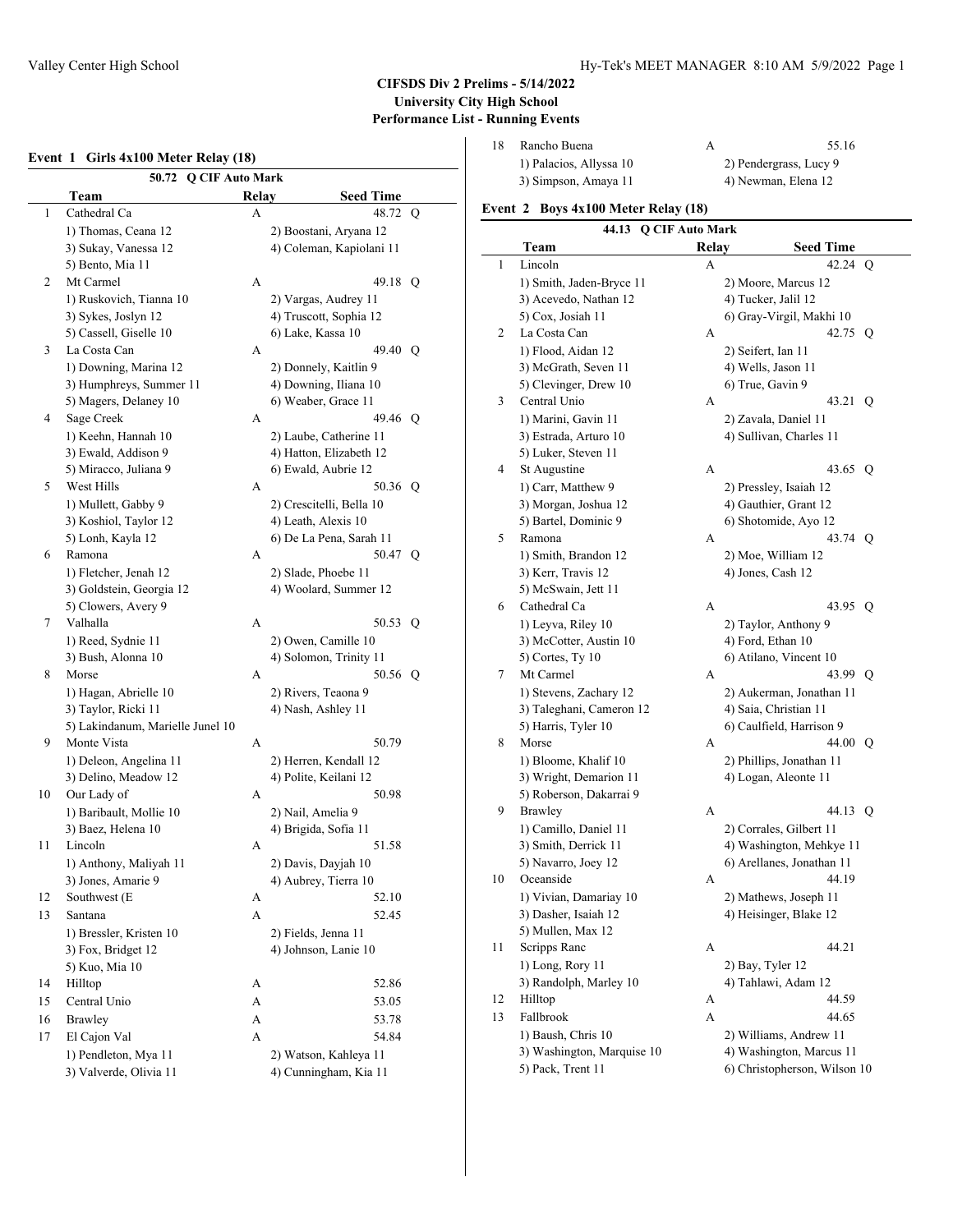## **CIFSDS Div 2 Prelims - 5/14/2022 University City High School Performance List - Running Events**

# **Event 2 ...(Boys 4x100 Meter Relay (18))**

|    | Team                      | Relay | <b>Seed Time</b>       |
|----|---------------------------|-------|------------------------|
| 14 | West Hills                | A     | 45.08                  |
|    | 1) Youhanna, John 12      |       | 2) Mjelde, Donovan 11  |
|    | 3) Quigley, Cameron 11    |       | 4) Oberg, Braden 12    |
|    | 5) Grennan, Rex 12        |       | 6) Whitmann, Vance 11  |
| 15 | Santana                   | A     | 45.75                  |
|    | 1) Escalante, Benjamin 11 |       | 2) Richter, Ryan 10    |
|    | 3) Valenzuela, Michael 10 |       | 4) Weiser, Dalton 11   |
|    | 5) Oliver, Jayson 11      |       | 6) Scott, Jackson 11   |
| 16 | El Cajon Val              | A     | 45.96                  |
|    | 1) Dixon, Paris 10        |       | 2) Gordon, Kal-El 11   |
|    | 3) Gonzalez, Cristofer 10 |       | 4) White, Damarrion 10 |
| 17 | Southwest (S              | A     | 46.40                  |
| 18 | Montgomery                | А     | 47.00                  |

### **Event 19 Girls 4x400 Meter Relay (24)**

| 4:15.15 Q CIF Auto Mark |                          |       |                             |  |
|-------------------------|--------------------------|-------|-----------------------------|--|
|                         | Team                     | Relay | <b>Seed Time</b>            |  |
| $\mathbf{1}$            | Sage Creek               | A     | 4:03.67 $Q$                 |  |
|                         | 1) Miracco, Michela 9    |       | 2) Keehn, Hannah 10         |  |
|                         | 3) Miracco, Sofia 12     |       | 4) Leupold, Malia 11        |  |
|                         | 5) Ewald, Aubrie 12      |       | 6) Wilkins, Madison 9       |  |
| $\overline{2}$          | Mt Carmel                | A     | 4:04.96 O                   |  |
|                         | 1) Ruskovich, Tianna 10  |       | 2) Paul, Sydney 12          |  |
|                         | 3) Truscott, Sophia 12   |       | 4) Vargas, Audrey 11        |  |
|                         | 5) Johnston, Sophia 12   |       | 6) Lake, Kassa 10           |  |
| 3                       | Scripps Ranc             | A     | 4:06.25 Q                   |  |
|                         | 1) Nauman, Samantha 12   |       | 2) Stoughton, Tiffany 10    |  |
|                         | 3) Macatee, Jaclyn 11    |       | 4) Ellermeyer, Chloe 11     |  |
|                         | 5) Richardson, Addy 9    |       | 6) Wick, Jaiden 11          |  |
| $\overline{4}$          | La Costa Can             | A     | $4:07.06$ O                 |  |
|                         | 1) Downing, Iliana 10    |       | 2) Humphreys, Summer 11     |  |
|                         | 3) Donnely, Kaitlin 9    |       | 4) Niednagel, Rebekah 12    |  |
|                         | 5) Biesinger, Sophia 11  |       | 6) Lamirande, Abigail 10    |  |
| 5                       | Cathedral Ca             | A     | 4:08.17 Q                   |  |
|                         | 1) Sukay, Vanessa 12     |       | 2) Matteson, Izzy 9         |  |
|                         | 3) Rall, Keira 11        |       | 4) Hobrock, Elaine 11       |  |
|                         | 5) Garro, Emma 9         |       | 6) Thomas, Ceana 12         |  |
| 6                       | Ramona                   | A     | $4:10.22$ O                 |  |
|                         | 1) Lozano, Melanie 12    |       | 2) Fletcher, Jenah 12       |  |
|                         | 3) Goldstein, Georgia 12 |       | 4) Martinez, Yvette 12      |  |
|                         | 5) Clowers, Avery 9      |       |                             |  |
| $\tau$                  | West Hills               | A     | 4:10.50 O                   |  |
|                         | 1) Retzloff, Cyann 10    |       | 2) Koshiol, Taylor 12       |  |
|                         | 3) Gillespie, Savanna 12 |       | 4) Leath, Alexis 10         |  |
|                         | 5) De La Pena, Sarah 11  |       | 6) Flanagan, Rylee 11       |  |
| 8                       | Rancho Buena             | A     | 4:13.48 Q                   |  |
|                         | 1) Garcia, Yuliana 9     |       | 2) Ortega, Daphne 10        |  |
|                         | 3) Sheridan, Emily 11    |       | 4) Nakamoto, D'Lainey 12    |  |
|                         | 5) Raynaud, Celeste 10   |       | 6) Lopez, Nyla 11           |  |
| 9                       | Southwest (E             | A     | 4:14.78 O                   |  |
|                         | 1) Monreal, Julia 11     |       | 2) Contreras, Lucy 11       |  |
|                         | 3) Ball, Ava 10          |       | 4) Ruvalcaba, Evangelina 11 |  |
|                         | 5) Garcia, Sidney 12     |       | 6) Cisneros, Rebecca 11     |  |
|                         |                          |       |                             |  |

| 10 | Our Lady of               | A | 4:15.69                      |
|----|---------------------------|---|------------------------------|
|    | 1) Baez, Helena 10        |   | 2) Baribault, Mollie 10      |
|    | 3) Nail, Amelia 9         |   | 4) Brigida, Sofia 11         |
| 11 | El Capitan                | A | 4:19.53                      |
|    | 1) Thibeault, Aliyah 11   |   | 2) Morton, Sophia 12         |
|    | 3) Johnson, Macy 11       |   | 4) Lofgran, Kassie 9         |
|    | 5) Mauzy, Samantha 11     |   |                              |
| 12 | Lincoln                   | А | 4:20.91                      |
|    | 1) Anthony, Maliyah 11    |   | 2) Davis, Dayjah 10          |
|    | 3) Jones, Amarie 9        |   | 4) Aubrey, Tierra 10         |
| 13 | Central Unio              | А | 4:21.10                      |
|    | 1) Valentin, Tamara 10    |   | 2) Ortiz, Alana 9            |
|    | 3) Hernandez, Azucena 12  |   | 4) Reed, Jasmine 11          |
|    | 5) Reed, Joana 10         |   |                              |
| 14 | Monte Vista               | А | 4:21.16                      |
|    | 1) Delino, Meadow 12      |   | 2) Tompkins, Samantha 10     |
|    | 3) Deleon, Angelina 11    |   | 4) Polite, Keilani 12        |
| 15 | Hilltop                   | А | 4:24.00                      |
| 16 | Fallbrook                 | A | 4:26.02                      |
|    | 1) Fabry, Lacy 10         |   | 2) Petersen, Abby 10         |
|    | 3) Rossi, Kelsey 11       |   | 4) Reed, Hailey 11           |
|    | 5) Rossi, Julia 12        |   |                              |
| 17 | Southwest (S              | А | 4:28.88                      |
| 18 | University C              | A | 4:29.26                      |
|    | 1) McGee, Erin 11         |   | 2) Garcia, Marie 11          |
|    | 3) Lewis-Mussa, Shemsy 10 |   | 4) Puspos, Natalie-Noelle 12 |
|    | 5) Clark, Livia 9         |   | 6) Clark, Makaili 12         |
| 19 | Point Loma                | A | 4:30.90                      |
|    | 1) Hess, Emma 10          |   | 2) Harris, Emily 11          |
|    | 3) Simms, Helena 11       |   | 4) Moriarty, Sloane 11       |
|    | 5) Gustafson, Kaitlyn 9   |   | 6) Compton, Sophie 12        |
| 20 | Santana                   | А | 4:36.75                      |
|    | 1) Bressler, Kristen 10   |   | 2) Ford, Reese 11            |
|    | 3) McDonald, Ella 10      |   | 4) Horning, Mikayla 11       |
| 21 | Escondido                 | А | 4:36.93                      |
|    | 1) Jackson, Kenya 12      |   | 2) Arellano, Hannah 11       |
|    | 3) Juan, Leila 12         |   | 4) Reza, Teresa 11           |
|    | 5) Tam, Emma 11           |   | 6) Gomez, Gabriela 12        |
| 22 | Oceanside                 | A | 4:39.90                      |
|    | 1) Tonne, Joelle 11       |   | 2) Tinoco, Isabella 10       |
|    | 3) Jacobson, Darcy 11     |   | 4) Alamillo, Reina 12        |
|    | 5) Rogers, Vinisha 9      |   | 6) Danielson, Elizabeth 11   |
| 23 | Brawley                   | A | 4:49.92                      |
|    | 1) Melendrez, Melany 10   |   | 2) Navarro, Mia 10           |
|    | 3) Rebollar, Breauna 9    |   | 4) Zendejas, Jazzlyn 10      |
|    | 5) Padilla, Amber 10      |   |                              |
| 24 | El Cajon Val              | А | 4:50.57                      |
|    | 1) Valverde, Olivia 11    |   | 2) Cunningham, Kia 11        |
|    | 3) Gonzalez, Evelyn 12    |   | 4) Pendleton, Mya 11         |
|    |                           |   |                              |